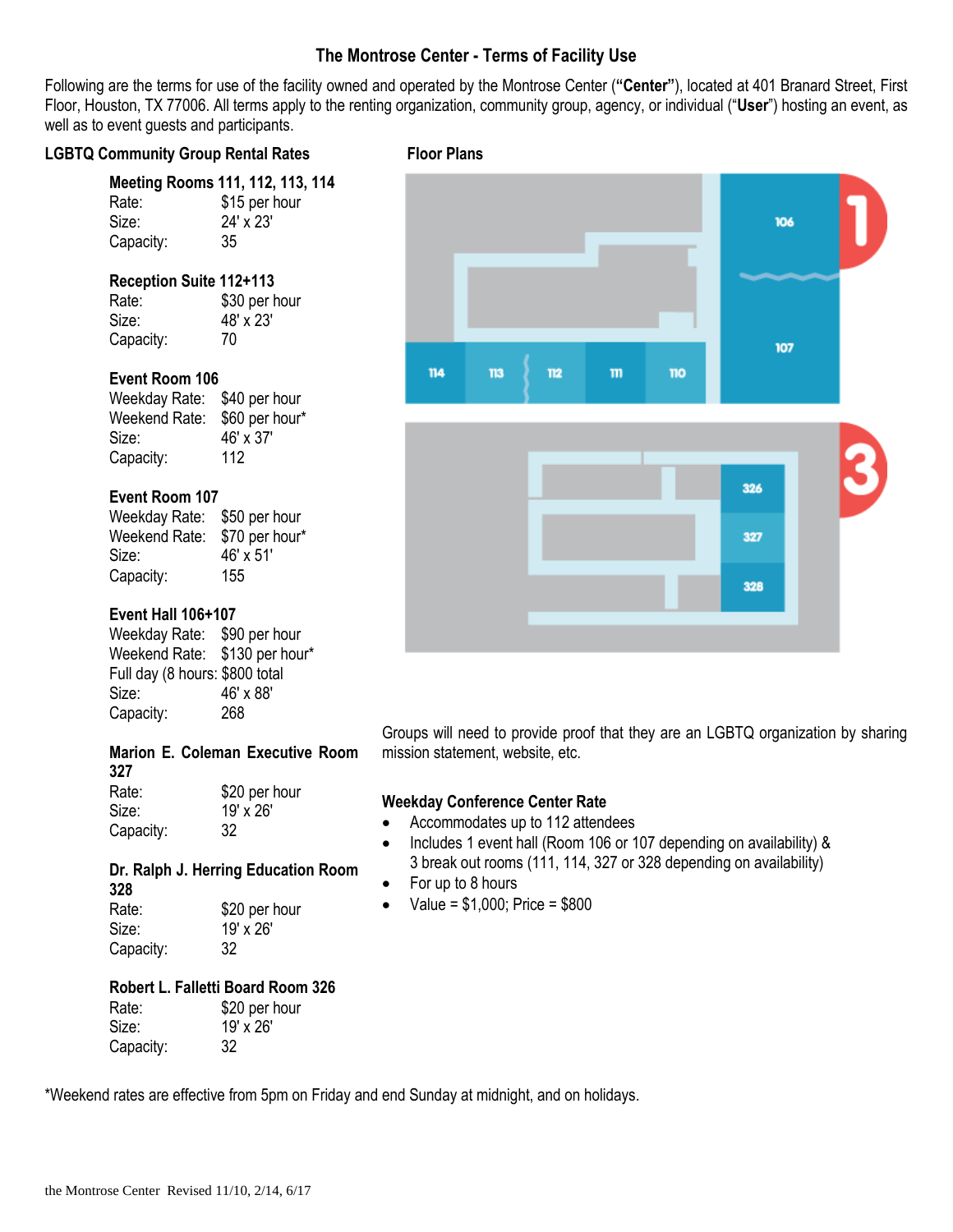# **Meeting Rooms 111, 112, 113, 114**

Rate: \$20 per hour Size: 24' x 23' Capacity: 35

## **Reception Suite 112+113**

Rate: \$40 per hour Size: 48' x 23' Capacity: 70

## **Event Room 106**

Weekday Rate: \$60 per hour Weekend Rate: \$80 per hour\* Size: 46' x 37' Capacity: 112

## **Event Room 107**

| Weekday Rate: | \$70 per hour  |
|---------------|----------------|
| Weekend Rate: | \$90 per hour* |
| Size:         | 46' x 51'      |
| Capacity:     | 155            |

## **Event Hall 106+107**

Weekday Rate: \$130 per hour Weekend Rate: \$170 per hour\* Full day (8 hours: \$1,000 total Size: 46' x 88' Capacity: 268

#### **Marion E. Coleman Executive Room 327**

Rate: \$30 per hour Size: 19' x 26'<br>Capacity: 32 Capacity:

#### **Dr. Ralph J. Herring Education Room 328**

Rate: \$30 per hour Size: 19' x 26' Capacity: 32

## **Robert L. Falletti Board Room 326**

| Rate:     | \$30 per hour |
|-----------|---------------|
| Size:     | 19' x 26'     |
| Capacity: | 32            |

## **Event Halls (106, 107 & 106/107) –**

- must be reserved at least 1 week in advance
- Deposit must be paid within 3 days of reservation date
- Deposit of \$150 is required for any single 106 or 107 rental
- Deposit of \$300 required for both rooms (106/107)

## **Weekday Conference Center Rate**

- Accommodates up to 112 attendees
- Includes 1 event hall (Room 106 or 107 depending on availability) & 3 break out rooms (111, 114, 327 or 328 depending on availability)
- For up to 8 hours
- Value = \$1,360; Price = \$1,200

Deposit will be refunded within 3 business days after event, assuming that no damages were caused and that all clean-up policies were abided. The deposit will cover any damage caused, however, any additional expenses that go over the deposit amount will be charged to the credit card on file, as authorized on the reservation request form.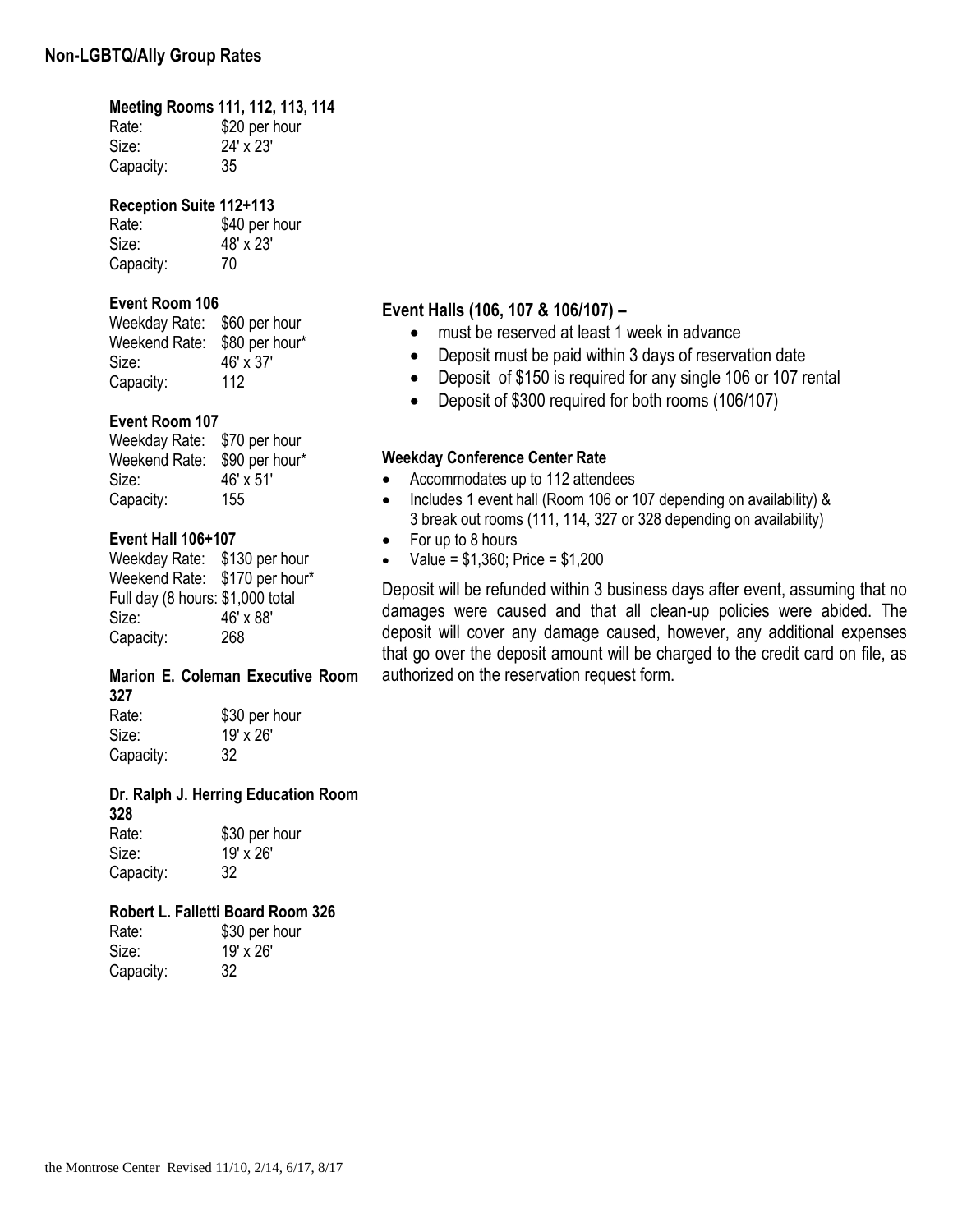**Accessible Accommodations** – The meeting rooms, restrooms and drinking fountains are accessible for people with physical challenges. To ensure that logistical arrangements will accommodate attendees, Users should advise the Center of all special needs.

**Access, General** – Upon receipt of payment, the Center agrees to provide User the reserved room, restrooms, and kitchenette.

Affiliation, Recovery Group - 12-step groups must be recognized by and registered with a national 12-step program and local "Intergroup" or recognized service center. Any modifications of the 12-step program must be approved in writing by the national lead agent (e.g., AA World Services). The group shall provide a copy of authorization to the Center with room use agreement.

**Animal/Pets** – Animals are not allowed, with the exception of trained animals assisting with physical or emotional challenges.

**Availability:** Space is made available only when the Center does not require the use of the space and the User abides by the conditions of the agreement. the Center agrees to give notice should space become unavailable for recurring meetings.

Beverages – Users are responsible for providing their own beverages. Alcohol may be served on the 1<sup>st</sup> floor only as long as the following rules are observed: Beer, white wine and/or clear liquor only; no one under age 21 may be served; glasses must stay in the reserved room and not extend into the hallway; the User may not advertise that alcohol will be served at the gathering; and it may not sell alcohol by the glass, bottle or cans (or sell tickets that can be exchanged for alcoholic beverages) unless a caterer with a liquor license is used. Please use red-colored beverages (including wine) or dark-colored punch very carefully, as stains will result in additional clean-up fees of no less than \$50. (See Events policy.)

**Café:** The café area is not included in the rental fee of any room. The café must remain open for Center visitors to enjoy and may not be used by caterers or renters as a staging area for their meeting. (See Cooking)

Calendar of Events - The Center publishes all scheduled Center events at <http://www.montrosecenter.org/hub/calendar-of-events/> and on digital signs on the first and second floor. (See Digital Signs). Event title and time will appear as entered by the User on the Agreement form. Generally, the calendar is an accurate reflection of room availability. However, there are exceptions for some events, for confidentiality or security reasons, will remain unpublished to the calendar.

Cancellations - Users canceling Room(s) 106 and/or 107 less than one week before the scheduled event, and users canceling all other rooms less than 48 hours before the scheduled event, will be charged for the reservation and are not entitled to a refund/credit. (See No Show policy.) In case of severe weather, Users must notify Center of cancellation at least one hour before the meeting in order to avoid paying for the reservation.

**Caterers** – Users may use professional caterers to provide food and beverages for their events.

**Cell Phones** – To respect Center visitors, cell phones should be used outside meeting rooms. Hands-free accessories such as Bluetooth® may not be used in the building because of concerns about confidentiality. While this may seem overly cautious, the Center adheres to stringent guidelines in order to protect the privacy of all of our visitors.

**Charges and Payments** – A valid MasterCard or VISA account is required to secure a reservation. A confirmation of the rental fee amount will be sent by email to the User. Rental fees are payable to "the Center" by cash, check or VISA/MasterCard, and must be received in advance of the scheduled reservation. Any unpaid fees will be charged to the account used to secure the reservation (see also Damages). **Exceptions:** Tenants may pay for additional rooms or recurring meetings with their rent. Community organizations that name the Center, HATCH, SPRY or the Gay & Lesbian Switchboard Houston as a beneficiary of their fund raising efforts and donate at least \$5,000 may have 12 once monthly meetings for free. For 12-step meetings in Room 110, the Center will accept amounts less than the posted fee, provided that the User is making a concerted effort to be self-supporting through its own contributions. Any other rooms required by 12-step groups will be charged the regular room rate.

**Check-In/Out Procedures** – Users need not check in with the Center. The elevators will be set to open at least a 15 minutes before the meeting and will lock shortly after the meeting's end time. The room door will be unlocked. The Center reception on the  $2<sup>nd</sup>$  floor is available Monday – Friday, 8:00 am – 7:00 pm. The User may schedule an orientation of room logistics (kitchenette, restrooms, etc.) by contacting [reserve@montrosecenter.org](mailto:reserve@montrosecenter.org) or by replying to the confirmation email. The meeting host is responsible for returning chairs and tables to the state in which they were found and ensuring trash is in the waste containers after the meeting. If the waste containers are full, the meeting host is responsible for ensuring that they are emptied in the dumpster and returned to the room. There are guides for resetting the room back to the required configuration are posted in each room. The Center staff may check the room between uses.

**Children/Youth** – Each child/youth younger than 16 years of age (other than the Center/HATCH-organized events and meetings) must be accompanied by a responsible adult.

**Cooking** – There is no commercial kitchen on the property. Users may not attempt to prepare meals in the kitchenette or café or grill on the property. Any Users that are discovered to have cooked or grilled on the property may be banned from further use of the Center's space.

Contact Person(s) - The names, emails, and phone numbers of two contact persons must be on file with the Center. If a contact person changes, the User must inform the Center of the new contact person within one week of the change. If the Center staff cannot reach the contact person after trying for two weeks, User's ability to use facility may be revoked or future events may be canceled.

**Damages** – User assumes all responsibility for physical damages to Center property resulting from deliberate acts or negligence by the User and others in attendance of the scheduled event. Additional fees for physical damages will be assessed and invoiced to the User (See Deposit). Property damage attributed to a User may also result in exclusion from future Center use.

**Decorations and Candles** – Table top and free standing decorations are permitted. Push pins, tacks, glitter, confetti and tape are not permitted due to the damages they may cause to walls and vacuums. Candles are not permitted due to the fire hazard, local fire codes and damage to the furniture and carpet. If the Center discovers that a User has used candles, the group or User may be banned from further use of the Center's space.

**Deliveries** – Users arranging for third party deliveries must have someone present during deliveries and pick-up. They are responsible to ensure that no Montrose Center property is removed from the building during these deliveries and pick-ups. (See Events)

**Deposit/Credit Card Authorization** – A valid credit card (MasterCard/VISA *only*) number is required to be shared with the Center and kept on file for all meetings and events via the online reservation request form. The card may be charged for unpaid facility use, as well as for invoices for cleaning or damage fees that remain unpaid within 10 days of issuance. Users that meet regularly may keep a credit card number on file and renew it annually and/or upon the card's expiration. A deposit is required for all non-LGBTQ (external) group rentals of our large event halls (rooms 106, 107 or both). The deposit must be paid within 3 days of the reservation date. A deposit of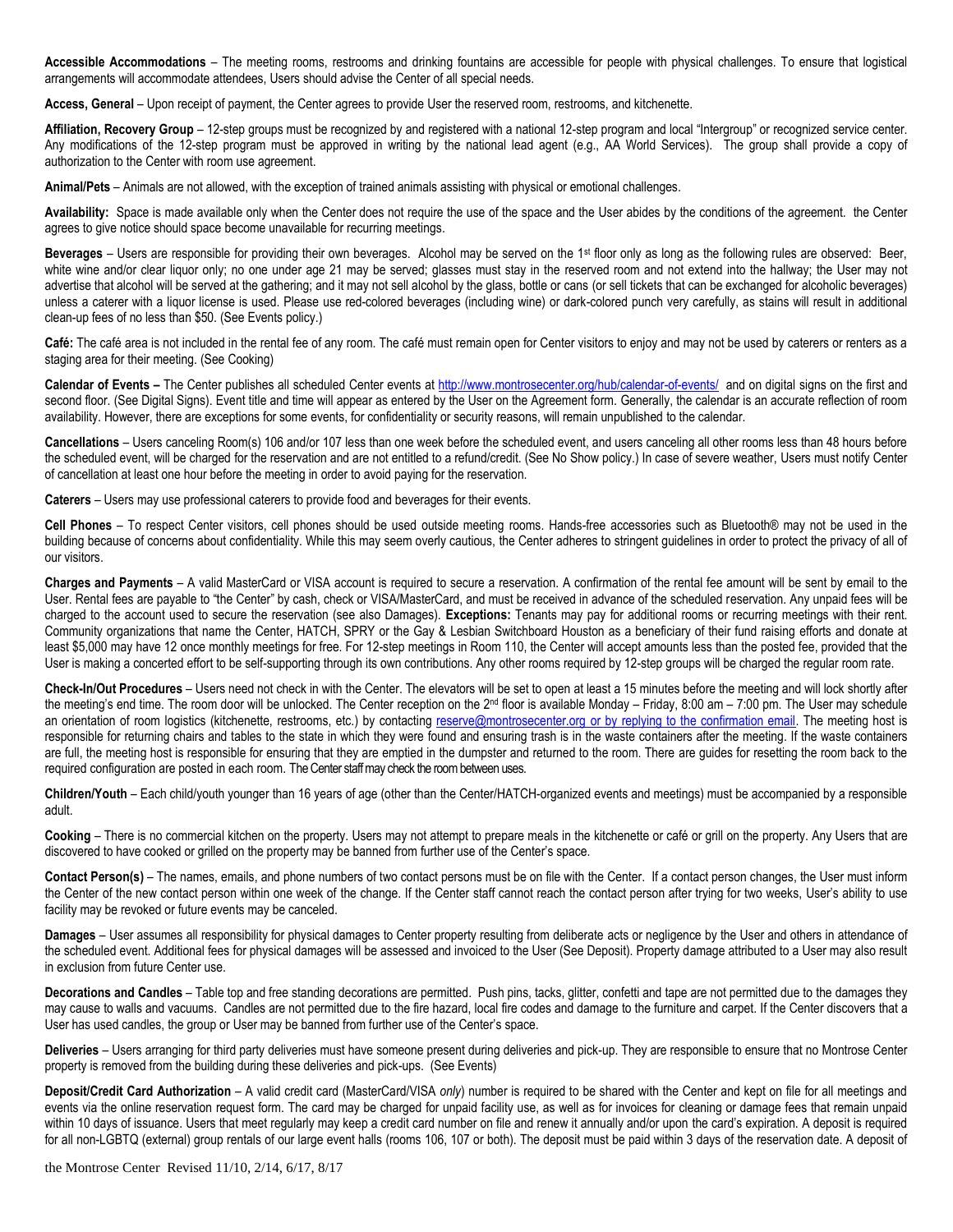\$150 is required for any single 106 or 107 rental; a deposit of \$300 is required for the rental of both 106 & 107. All deposits must be paid online via the PayPal link included in the User's confirmation email. A PayPal account is not required in order to use the link. This deposit will be refunded within 3 business days after the event, assuming that no damages were caused and that all clean-up policies were abided. The deposit will be applied to any damage caused, however, any additional expenses that go over the deposit amount will be charged to the credit card on file, as authorized on the reservation request form. The Center reserves the right to require a deposit for LGBTQ organizations with a history of breaking facility use rules. The deposit may be required for all events in rooms 106/107 for a period 6 months after the Center invokes the deposit rule.

**Digital Signs** – A digital monitor displaying scheduled events is mounted opposite the first floor and second floor elevators. They are protected by an alarm system and should never be tampered with by Users. Event titles and times are republished from the Calendar of Events.

**Doors** – No external or stairwell doors may be propped open. If the Center discovers that a User has propped open these doors, the group or User may be banned from further use of the Center's space.

**Emergency Contact** – Users may visit the reception desk during business hours: Monday - Friday, 8am - 7pm for assistance. To reach a Center Representative on an emergency basis during non-business hours, the User should call 713.529.0037 and ask for the Supervisor on call. Be prepared with the name of the group/meeting, date/time meeting is scheduled, room scheduled and description of the problem. Emergencies include: security issue, room temperature, power or other utility outage, elevator outage or unable to access room scheduled. If the group is unable to access the room scheduled, please contact the Center within 15 minutes of the start time of the meeting so the group may enjoy the full benefit of the space.

**Events** – Events may require a cleaning charge of no less than \$50.00 if the space is not restored properly to its pre-event state. This includes stains left on the carpet (see Damages). Security may be required at the expense of the User. (See Security). Users may arrange for access to the first floor for large deliveries, Monday – Friday, 8 a.m. – 7 p.m. Users are not permitted to prop open external doors to the building. (See Doors)

**Fundraising** – All fundraising events on the Center premises require prior approval in writing.

**Furnishings and Equipment** – No furnishings or equipment shall be removed from the room in which they were found without prior approval of the Center. Any cleaning equipment, waste containers or carts must be returned to their original location upon completion of the meeting.

**Ice** – Users may utilize the ice machine in the kitchenette for meetings and events held at the Center.

Indemnification – The Center agrees to hold harmless and to indemnify the User and individuals named on page one and individual employees, officers, or board members of such organization for any and all liability of the Center resulting from complaints, grievances, claims, actions, or suits which arise from performance under this agreement of the Center and its employees, officers, board member or agents. The User and individuals named on page one agree to hold harmless and to indemnify the Center and individual employees, officers, or board members of such organization for any and all liability of the named organization resulting from complaints, grievances, claims, actions, or suits which arise from performance under this agreement of the named organization and its employees, officers, board member or agents.

**Insurance Requirements** – General liability is required for some events in the Center. The Center representative will communicate when this is required/recommended. An organization or individual that does not have general liability insurance through their organization, home owners policy or caterer (including liquor liability as applicable) may contact the Center's insurance agent at 713.461.7700, for event rates. Estimates are available o[n http://www.eqgroup.com/entertainment.htm](http://www.eqgroup.com/entertainment.htm)

Kitchenette – The kitchenette is equipped with a sink, standard microwave, ice machine, standard refrigerator/freezer and large industrial coolers (one freezer and one refrigerator). Access to the large coolers is first-come first-serve, with priority given to catered events, food drives, etc. The User must specify this need on the Agreement form and designate someone to pick-up and return the key at the front desk on the 2<sup>nd</sup> floor, Monday – Friday, 8 a.m. – 7 p.m. Failure to return key will result in a \$10 fee charged to the credit card on file with the room reservation. There may be more than one group using the kitchenette at one time and it is expected that no one will use or remove another group's items without their expressed permission. (See Cooking)

Lost and Found – Please turn in all items (cell phones, umbrellas, glasses, coats, etc.) left in meeting rooms at the Center reception desk on the 2<sup>nd</sup> Floor, Monday – Friday, 8 a.m. - 7 p.m. If an item is not claimed within two weeks, it will be disposed of. Do not call the emergency contact for lost items unless they are car keys.

**Media Coverage/Press Conferences** – The Center has a right to manage media on its property. Cameras will capture the building and signage and associate anything said with the Center whether it is the Center's event or not. Print stories will reference the location of the event and may even assume the Center is the host because it is at the Center. The Center is a private entity with private property and not a governmental entity and therefore is not required to provide free speech space. Users must request prior written approval to allow media coverage on the Center property. Requests for media/press coverage should be made at least three (3) business days prior to the meeting, if the event is scheduled in advance, through the Center's Marketing Staff (713.529.0037 x324). The Center reserves the right to approve or decline media access to meeting facilities based on the topic's compatibility with the Center's mission or a risk to the Center's property or other guests. The Center further reserves the right to manage or co-manage the media on Center property at the Center's discretion.

**Meeting Purposes** – All activities conducted in the Center must be non-profit and non-partisan in purpose and no admission fees may be collected. (See Fundraising) Only membership dues or donations towards the use of space may be collected. Organizations and activities that may qualify as a non-profit purpose include organizations with a 501c(3) designation, unincorporated groups that provide community support and recreation activities and private parties/ceremonies. Theatre activities shall have a non-profit 501c(3) sponsor or substantially benefit the Center or one of its programs. There is reduced pricing for organizations that show proof that the primary purpose of the organization is to serve the LGBTQ community.

**Meeting Scheduling** – Reservations for event halls require one week notice. All other rooms require a minimum of 72 hour notice, Thursday noon for weekend meetings. Events may be booked up to one year out. Active 12-step groups may meet perpetually.

**Name and Brand** – The name(s), logo(s) and abbreviation(s) of the Montrose Center and its programs are not to be used in meeting notices without prior written consent. The Center's address may be used for identifying the location of the meeting. The User must not claim to be affiliated with the Center. Organizations and individuals who use space at the Center must respect the Center's brand by not promoting any cause or issue that is not congruent with the Center mission – to empower our community, primarily lesbian, gay, bisexual and transgender individuals and their families, to enjoy healthier and more fulfilling lives.

**No-Show** – Once a meeting is confirmed, it is the responsibility of the meeting's host to let the Center know if they need to cancel. If the User fails to do so, cancellation fees will be in effect (See Cancellations), and future meetings may not be scheduled until the fees are paid.

**Occupancy Limit** – Occupancy limits for meeting rooms will be strictly enforced. Emergency exits must remain clear at all times. Users are expected to cooperate with efforts to maintain security of the building and grounds and to provide for the safety of all visitors.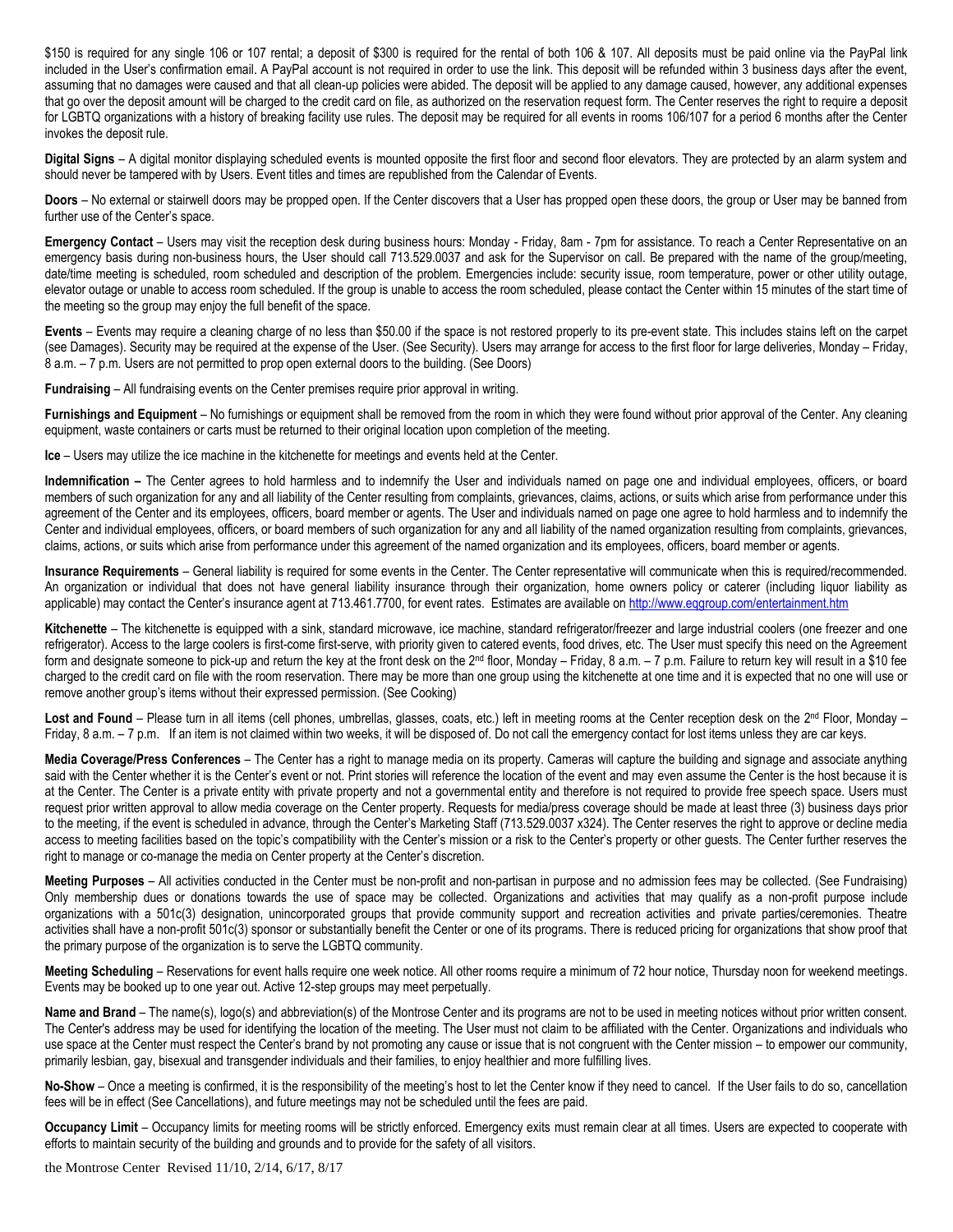**Parking Lot** – Parking is available at no charge in the attached parking lot. There are 225 spaces. Guest may not park in the few marked reserved parking spots on the East side under the building. Users will not be permitted to reserve spaces for parking for their event. A section of the parking area may be rented for an outdoor event, festival or vigil. The charges will be set on a case-by-case basis dependent upon the purpose of the event. Parts of the parking area may be set aside for Pride Houston® the week of the Pride Parade as a staging area.

The Center may use or authorize the use of the building and/or parking area of the property when there is a high profile death in the community; a local, state, national or international incident that touches the LGBTQ community or one of the Center's partners; or legislation that the LGBTQ community should celebrate or condemn.

The Executive Director shall be the final word on the use of the parking area for this purpose. The information needed to make a decision include: type of activity; date and time; other activities scheduled at the Center at the same time needing parking; convening group for the proposed activity; the Center's expected role in the activity – host, social media, graphic design, security, speakers, funding, water, signage, podium, sound system or inside space; cost to the Center; issue background; media expected; and security needs/scheduled.

Participants/Guests – The User is responsible for properly supervising all activities on the premises and for informing event participants, members or invited quests of the terms explained in this document. A PDF copy of these terms may be downloaded at http://www.montrosecenter.org/hub/rentals.

Peer Support Groups - A group of community individuals organized around a particular identity or behavioral health related issue may hold a peer support group at the Montrose Center free of charge provided they abide by the following guidelines:

- The group has two designated leaders at all times. The leaders do not both have to attend all meetings but they must agree to be facilitators and register their contact information with the Center. Changes in leadership shall be communicated to the Center contact in writing within 7 days. New group leaders shall to complete Volunteer Peer Facilitator Application & Agreement form prior to leading first group.
- The Montrose Center is not responsible for the content of the peer support group or the conduct of those attending the peer group in or outside the group meeting.
- The group leaders and the group members themselves are to undertake the responsibility of setting effective group rules and expectations. Group leaders and group members are also expected to adhere to those rules and deal with all intra-group conflicts and other problems that arise within the group meeting or outside the group in any activities or social media related to the group or that are brought into the group. The group leaders may consult with the Montrose Center peer group liaison at their quarterly meeting for coaching on how best to handle such problems and maintain group integrity and effectiveness. However since the group is not an official service of the Montrose Center facilitated directly by Montrose Center staff, disputes will not be mediated or resolved by Center staff. The group members may not draw the Montrose Center into any public debate of issues arising from the group.
- The Center will offer a quarterly meeting, facilitated by the Montrose Center peer group liaison, for all peer group facilitators to attend to receive coaching on group dynamics and facilitation. An email check-in will occur monthly. The peer group liaison is to serve as a guide and resource for facility issues, general group processes and working with peer group volunteers to set up new peer support groups including initial facilitator training.
- Peer support groups will meet at the Montrose Center but may not use the Montrose Center logo or portray themselves as an official group of the Montrose Center in anyway.
- The group shall have a peer support structure and purpose and should not be conducted or presented as a therapy group.
- While 12-step groups are peer support, they will not be included in the facilitator support group as they have support and guidance from their 12 steps and 12 traditions and their central office.

**Political Activity & Speech** – The Center is a 501(c)(3) tax-exempt organization. Organizations and individuals who use space at the Center must respect that status by not endorsing or speaking against a candidate for office or a political party. No candidate or political party materials may be displayed or distributed on the property – yard signs, stickers, buttons, leaflets, etc. Organizations and individuals using the parking lot as a backdrop for any events are asked to follow the Center's non-discrimination policy to not disparage any particular person or group of persons because of age, sex, race, national origin, disability, religious preference, marital status, parental status, pregnancy, political affiliation or belief, sexual orientation or gender identity – criticize the issue not the person.

**Prohibitions** – Firearms, weapons, illegal drugs, illegal activities and/or violence of any kind is prohibited on the premises. No activities may be held at the Center that involve the use of drugs, sexual activity, exchange of body fluids, nudity, sex play or demonstrations. Partisan political activities are prohibited, including political campaign fund raisers and campaign speeches. No election materials may be displayed in the building or the parking area other than bumper stickers on personal vehicles. (See Political Activity & Speech)

**Refunds** – Users canceling Room(s) 106 and/or 107 less than one week before the scheduled event, and users canceling all other rooms less than 48 hours before the scheduled event, will be charged for the reservation and are not entitled to a refund/credit. (See No Show policy.) In case of severe weather, Users must notify Center of cancellation at least two hours before the meeting so the Center can secure the property in order to avoid paying for the reservation. The Center is not responsible for any loss of revenue from the event.

**Representation –** The name of the User must readily convey to the public what kind of entity it is and any national organization with which it is affiliated.

**Reservation Confirmation** – Once a meeting room has been confirmed, the meeting host will receive an email confirmation.

Respect & Noise - The User agrees to leave the facilities in pre-event condition, including returning chairs, tables, and other furniture to their original location within the reserved room or kitchenette and disposing of all containers, handouts, etc. The building must be treated respectfully – no shoe/foot marks on the walls, cigarette marks on building, etc. Participants must be encouraged to respect the rights of the full-time tenants in the facility and counseling center clients on the  $2<sup>nd</sup>$  floor. During the Center operating hours (Monday - Friday, 8:00 am – 7:00 pm) every effort must be made to maintain a reasonable noise level so as not to disturb the Center work activities.

Groups requesting use of Center space shall agree to adhere to the following guidelines:

- respect the Center's tax exempt status by not endorsing or speaking against a candidate for office or a political party;
- respect the Center's brand by not promoting any cause or issue that is not congruent with the Center mission to empower our community, primarily lesbian, gay, bisexual and transgender individuals and their families, to enjoy healthier and more fulfilling lives;
- respect the Center's non-discrimination policy of person or group of persons because of age, sex, race, national origin, disability, religious preference, marital status, parental status, pregnancy, political affiliation or belief, sexual orientation or gender identity

Restricted Access – The 3<sup>rd</sup> floor of the building is restricted to Center and Legacy Community Health employees and visitors unless special arrangements are made. Visitors to the Center need to check in at the reception area on the 2<sup>nd</sup> floor.